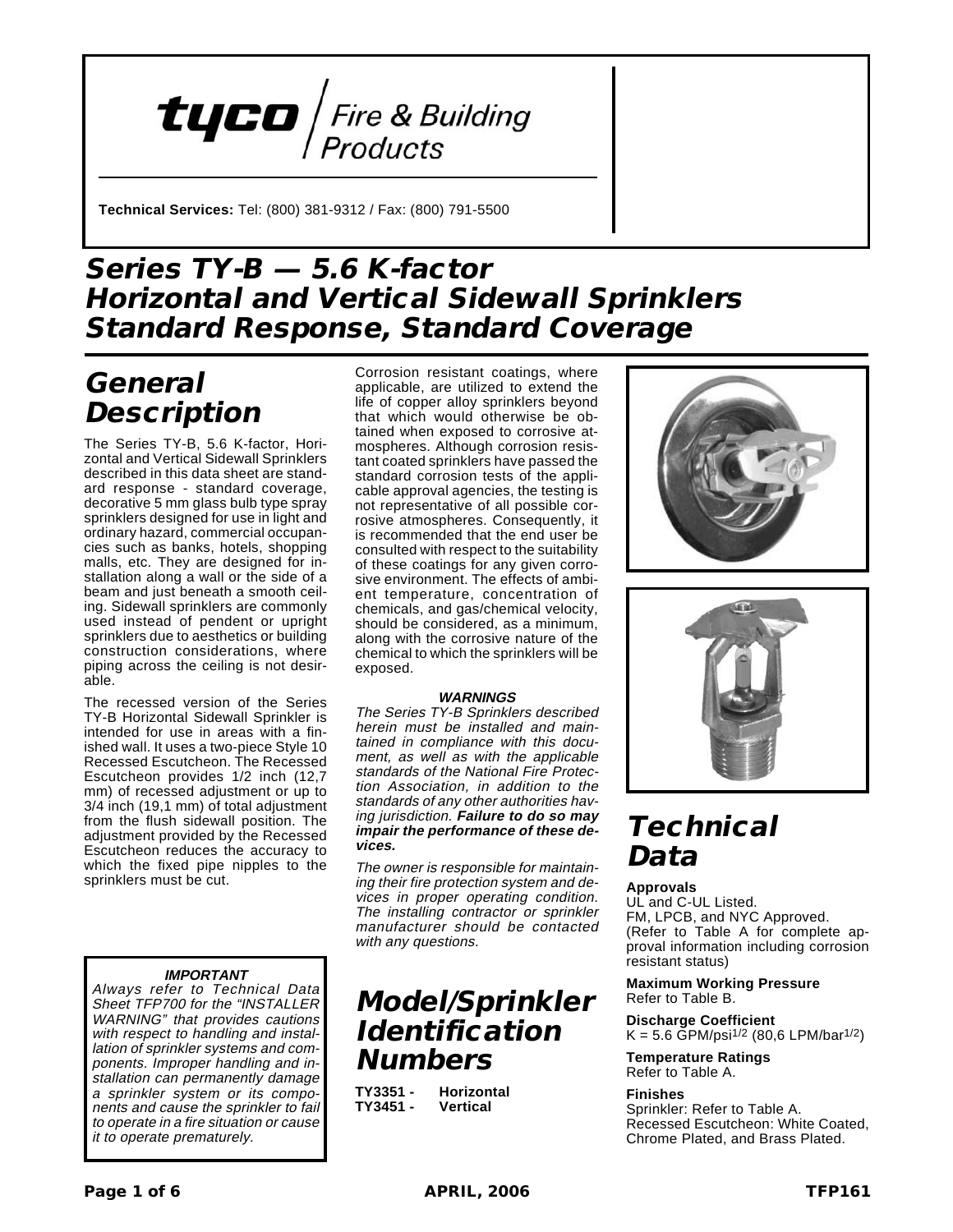|                           |                                                                                            |             |                              | <b>SPRINKLER FINISH (See Note 10)</b> |                                |                              |                              |                                           |                                       |  |
|---------------------------|--------------------------------------------------------------------------------------------|-------------|------------------------------|---------------------------------------|--------------------------------|------------------------------|------------------------------|-------------------------------------------|---------------------------------------|--|
| Κ                         | <b>TYPE</b>                                                                                | TEMP.       | <b>BULB</b><br><b>LIQUID</b> | <b>NATURAL</b><br><b>BRASS</b>        | <b>CHROME</b><br><b>PLATED</b> | WHITE***<br><b>POLYESTER</b> | <b>LEAD</b><br><b>COATED</b> | <b>WAX</b><br><b>COATED</b>               | <b>WAX OVER</b><br><b>LEAD COATED</b> |  |
|                           | HORIZ.<br><b>SIDEWALL</b><br>(TY3351)                                                      | 135°F/57°C  | Orange                       |                                       |                                | 1, 2, 3, 9                   | 1, 2, 3, 9                   | 1, 2, 3, 9                                | 1, 2, 3, 9                            |  |
| 5.6<br>1/2"<br><b>NPT</b> |                                                                                            | 155°F/68°C  | Red                          | 1, 2, 3, 4, 9                         |                                |                              |                              |                                           |                                       |  |
|                           |                                                                                            | 175°F/79°C  | Yellow                       |                                       |                                |                              |                              |                                           |                                       |  |
|                           |                                                                                            | 200°F/93°C  | Green                        |                                       |                                |                              |                              |                                           |                                       |  |
|                           |                                                                                            | 286°F/141°C | <b>Blue</b>                  |                                       |                                |                              |                              | $1^{**}$ , $2^{**}$ , $3^{**}$ , $9^{**}$ | $1**$ , $2**$ , $3**$ , $9**$         |  |
|                           |                                                                                            | 360°F/182°C | Mauve                        | 1, 2, 4, 9                            |                                | 1, 2, 9                      | N/A                          |                                           |                                       |  |
|                           | <b>RECESSED</b>                                                                            | 135°F/57°C  | Orange                       |                                       |                                |                              |                              |                                           |                                       |  |
|                           | HORIZ.<br><b>SIDEWALL</b><br>(TY3351)*                                                     | 155°F/68°C  | Red                          |                                       |                                |                              |                              | N/A                                       |                                       |  |
|                           |                                                                                            | 175°F/79°C  | Yellow                       |                                       | 1, 2, 3, 9                     |                              |                              |                                           |                                       |  |
|                           | Figure 3                                                                                   | 200°F/93°C  | Green                        |                                       |                                |                              |                              |                                           |                                       |  |
|                           |                                                                                            | 135°F/57°C  | Orange                       |                                       |                                |                              |                              |                                           |                                       |  |
|                           | <b>VERTICAL</b><br><b>SIDEWALL</b><br>(TY3451)<br><b>Installed</b><br>Pendent<br><b>or</b> | 155°F/68°C  | Red                          |                                       |                                |                              |                              | 5, 6, 7, 9                                | 5, 6, 7, 9                            |  |
| 5.6<br>1/2"<br><b>NPT</b> |                                                                                            | 175°F/79°C  | Yellow                       |                                       | 4, 5, 6, 7, 8, 9               |                              | 5, 6, 7, 9                   |                                           |                                       |  |
|                           |                                                                                            | 200°F/93°C  | Green                        |                                       |                                |                              |                              |                                           |                                       |  |
|                           |                                                                                            | 286°F/141°C | Blue                         |                                       |                                |                              |                              | $5^{**}, 6^{**}, 7^{**}, 9^{**}$          | 5**, 6**, 7**, 9**                    |  |
|                           | Upright                                                                                    | 360°F/182°C | Mauve                        | 4, 5, 6, 8, 9                         |                                |                              |                              | N/A                                       |                                       |  |

**NOTES:**

1. Listed by Underwriters Laboratories, Inc. (UL) for use in Light and Ordinary Hazard Occupancies at a 4 to 12 inch (100 to 300 mm) top of deflector to ceiling distance.

2. Listed by Underwriters Laboratories, Inc. for use in Canada (C-UL) for use in Light and Ordinary Hazard Occupancies at a 4 to 12 inch (100 to 300 mm) top of deflector to ceiling distance.

3. Approved by Factory Mutual Research Corporation (FM) for use in Light Hazard Occupancies at a 4 to 12 inch (100 to 300 mm) top of deflector to ceiling distance.

4. Approved by the Loss Prevention Certification Board (LPCB Ref. No. 094a/05 & 007k/03) at a 4 to 6 inch (100 to 150 mm) deflector to ceiling distance.

5. Listed by Underwriters Laboratories, Inc. (UL) for use in Light and Ordinary Hazard Occupancies.

6. Listed by Underwriters Laboratories, Inc. for use in Canada (C-UL:) for use in Light and Ordinary Hazard Occupancies.

- 7. Approved by Factory Mutual Research Corporation (FM) for use in Light Hazard Occupancies.
- 8. Approved by the Loss Prevention Certification Board (LPCB Ref. No. 094a/05 & 007k/03).

9. Approved by the City of New York under MEA 354-01-E.

10. Where Polyester Coated, Lead Coated, Wax Coated, and Wax over Lead Coated Sprinklers are noted to be UL and C-UL Listed, the sprinklers are UL and C-UL Listed as Corrosion Resistant Sprinklers. Where Lead Coated, Wax Coated, and Wax over Lead Coated Sprinklers are noted to be FM Approved, the sprinklers are FM Approved as Corrosion Resistant Sprinklers.

\* Installed with Style 10 (1/2" NPT) 3/4" Total Adjustment Recessed Escutcheon.

\*\* 150°F/66°C Maximum Ceiling Temperature.

\*\*\* Frame and deflector only. Listings and approvals apply to color (Special Order).

### **Physical Characteristics**

| FrameBronze                |  |
|----------------------------|--|
| Button Brass/Copper        |  |
| Sealing Assembly           |  |
| Beryllium Nickel w/Teflon† |  |
| Bulb.................Blass |  |
| Compression Screw Bronze   |  |
| HSW Deflector Bronze       |  |
| VSW Deflector Copper       |  |

**Patents** U.S.A. 5,810,263

# **Operation**

The glass Bulb contains a fluid which expands when exposed to heat. When the rated temperature is reached, the fluid expands sufficiently to shatter the glass Bulb, allowing the sprinkler to activate and water to flow.

## **Design Criteria**

The Series TY-B Horizontal and Vertical Sidewall Sprinklers are intended for fire protection systems designed in accordance with the standard installation rules recognized by the applicable Listing or Approval agency (e.g., UL Listing is based on the requirements of NFPA 13, and FM Approval is based on the requirements of FM's Loss Prevention Data Sheets). Only the Style 10 Recessed Escutcheon is to be used for recessed horizontal installations.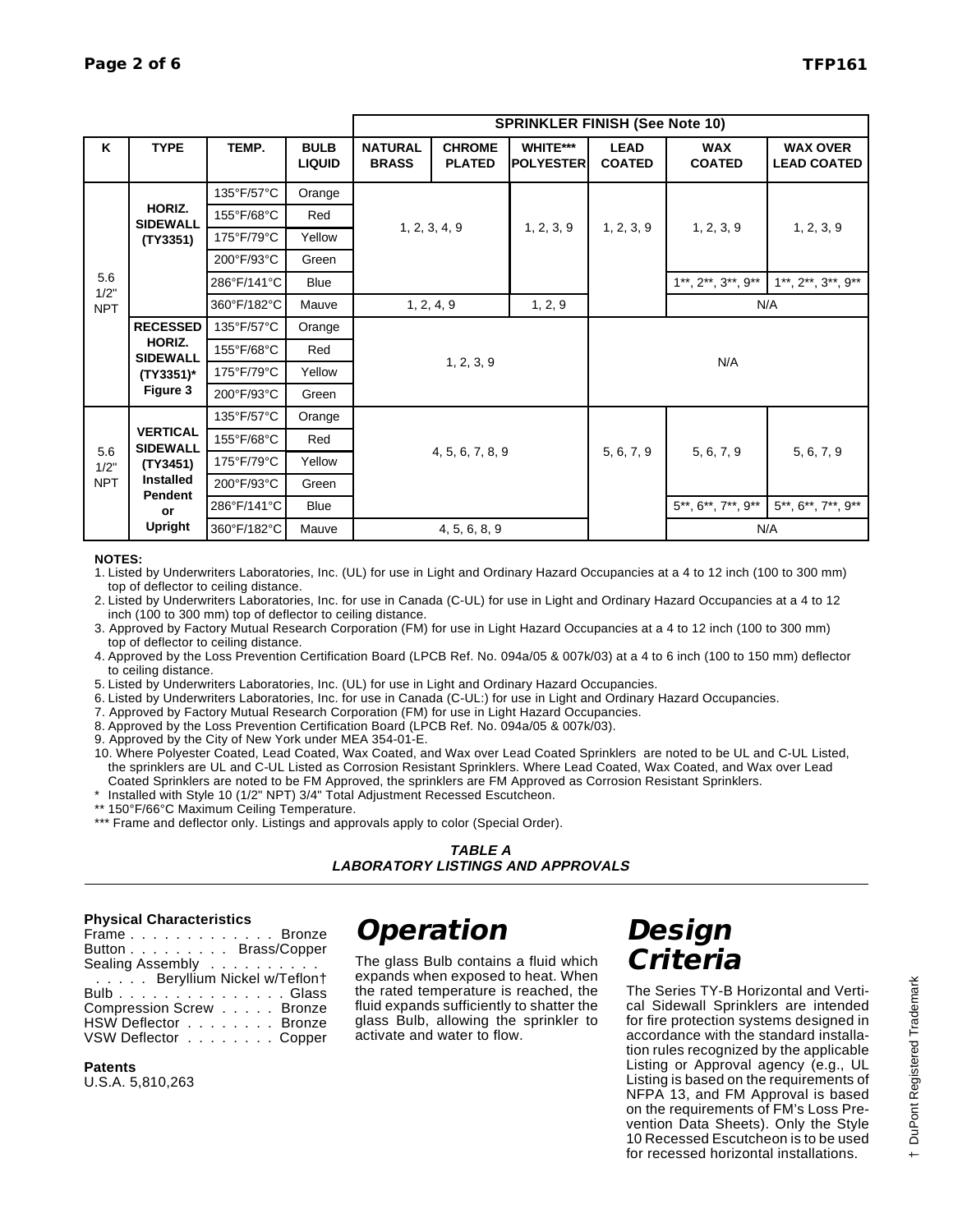|                           |                                             | <b>SPRINKLER FINISH</b>                        |                                |                                   |                              |                             |                                       |  |
|---------------------------|---------------------------------------------|------------------------------------------------|--------------------------------|-----------------------------------|------------------------------|-----------------------------|---------------------------------------|--|
| K                         | <b>TYPE</b>                                 | <b>NATURAL</b><br><b>BRASS</b>                 | <b>CHROME</b><br><b>PLATED</b> | <b>WHITE</b><br><b>IPOLYESTER</b> | <b>LEAD</b><br><b>COATED</b> | <b>WAX</b><br><b>COATED</b> | <b>WAX OVER</b><br><b>LEAD COATED</b> |  |
| 5.6<br>1/2"<br><b>NPT</b> | <b>HORIZONTAL SIDEWALL</b><br>(TY3351)      | 250 PSI (17,2 BAR)<br>OR<br>175 PSI (12,1 BAR) |                                |                                   | 175 PSI (12,1 BAR)           |                             |                                       |  |
|                           | <b>RECESSED HORIZ.</b><br>SIDEWALL (TY3351) |                                                | (SEE NOTE 1)                   |                                   | N/A                          |                             |                                       |  |
|                           | <b>VERTICAL SIDEWALL</b><br>(TY3451)        | 175 PSI (12,1 BAR)                             |                                |                                   |                              |                             |                                       |  |

#### **NOTES:**

1. The maximum working pressure of 250 psi (17,2 bar) only applies to the Listing by Underwriters Laboratories, Inc. (UL); the Listing by Underwriters Laboratories, Inc. for use in Canada (C-UL); and, the Approval by the City of New York.

#### **TABLE B, MAXIMUM WORKING PRESSURE**

### **Installation**

The Series TY-B Sprinklers must be installed in accordance with the following instructions:

#### **NOTES**

Do not install any bulb type sprinkler if the bulb is cracked or there is a loss of liquid from the bulb. With the sprinkler held horizontally, <sup>a</sup> small air bubble should be present. The diameter of the air bubble is approximately 1/16 inch (1,6 mm) for the 135°F/57°C to 3/32 inch  $(2, 4 \text{ mm})$  for the 360°F/182°C temperature ratings.

A leak tight 1/2 inch NPT sprinkler joint should be obtained with a torque of 7 to 14 ft.lbs. (9,5 to 19,0 Nm). A maximum of 21 ft. lbs. (28,5 Nm) of torque may be used to install sprinklers with 1/2 NPT connections. Higher levels of torque may distort the sprinkler inlet and cause leakage or impairment of the sprinkler.

Do not attempt to make-up for insufficient adjustment in the escutcheon plate by under- or over-tightening the sprinkler. Readjust the position of the sprinkler fitting to suit.

The **Series TY-B Horizontal and Vertical Sidewall Sprinklers** must be installed in accordance with the following instructions.

**Step 1.** Horizontal sidewall sprinklers are to be installed in the horizontal position with their centerline of waterway perpendicular to the back wall and parallel to the ceiling. The word "TOP" on the Deflector is to face towards the ceiling.

Vertical sidewall sprinklers are to be installed in the pendent or upright position with the arrow on the Deflector pointing away from the wall.

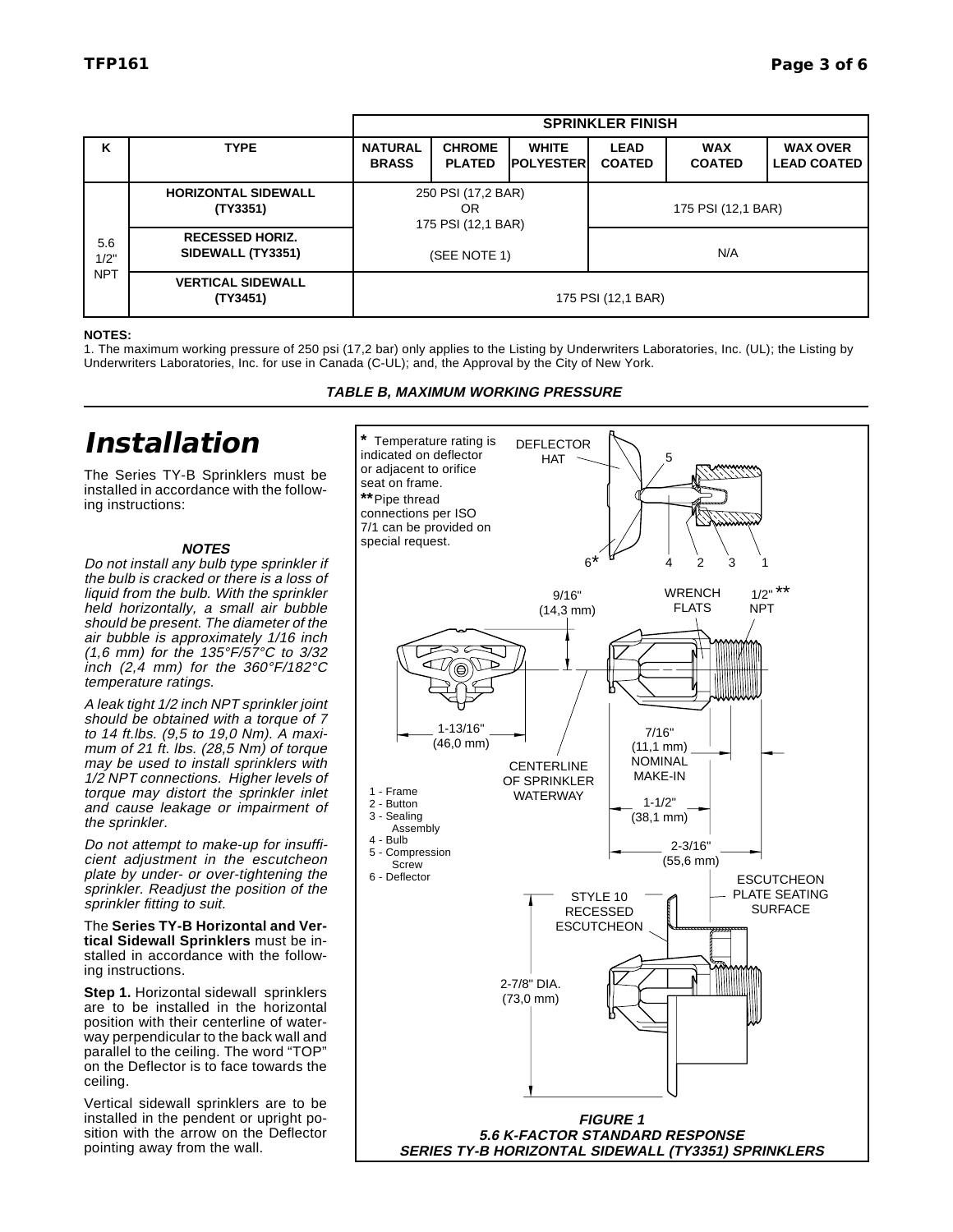**Step 2.** With pipe thread sealant applied to the pipe threads, hand tighten the sprinkler into the sprinkler fitting.

**Step 3.** Tighten the sprinkler into the sprinkler fitting using only the W-Type 6 Sprinkler Wrench (Ref. Figure 4), except that an 8 or 10 inch adjustable Crescent wrench is to be used for wax coated sprinklers. With reference to Figure 1 or 2, the W-Type 6 Sprinkler Wrench or the Crescent wrench, as applicable, is to be applied to the wrench flats.

When installing wax coated sprinklers with the adjustable Crescent wrench. additional care needs to be exercised to prevent damage to the wax coating on the sprinkler wrench flats or frame arms and, consequently, exposure of bare metal to the corrosive environment. The jaws of the wrench should be opened sufficiently wide to pass over the wrench flats without damaging the wax coating. Before wrench tightening the sprinkler, the jaws of the wrench are to be adjusted to just contact the sprinkler wrench flats. After wrench tightening the sprinkler, loosen the wrench jaws before removing the wrench.

After installation, the sprinkler wrench flats and frame arms must be inspected and the wax coating retouched (repaired) whenever the coating has been damaged and bare metal is exposed. The wax coating on the wrench flats can be retouched by gently applying a heated 1/8 inch diameter steel rod to the areas of wax that have been damaged, to smooth it back over areas where bare metal is exposed.

#### **NOTES**

Only retouching of the wax coating applied to the wrench flats and frame arms is permitted, and the retouching is to be performed only at the time of the initial sprinkler installation.

The steel rod should be heated only to the point at which it can begin to melt the wax, and appropriate precautions need to be taken, when handling the heated rod, in order to prevent the installer from being burned.

The **Series TY-B Recessed Horizontal Sidewall Sprinklers** must be installed in accordance with the following instructions.

**Step A.** Recessed horizontal sidewall sprinklers are to be installed in the horizontal position with their centerline of waterway perpendicular to the back wall and parallel to the ceiling. The word "TOP" on the Deflector is to face towards the ceiling.

**Step B.** After installing the Style 10 Mounting Plate over the sprinkler



#### **FIGURE 2 5.6 K-FACTOR STANDARD RESPONSE SERIES TY-B VERTICAL SIDEWALL (TY3451) SPRINKLERS**

threads, hand tighten the sprinkler into the sprinkler fitting.

**Step C.** Tighten the sprinkler into the sprinkler fitting using only the W-Type Recessed Sprinkler Wrench (Ref. Figure 5). With reference to Figure 1, the W-Type 7 Recessed Sprinkler Wrench is to be applied to the sprinkler wrench flats.

**Step D.** After the ceiling has been installed or the finish coat has been applied, slide on the Style 10 Closure over the Series TY-B Sprinkler and push the Closure over the Mounting Plate until its flange comes in contact with the ceiling.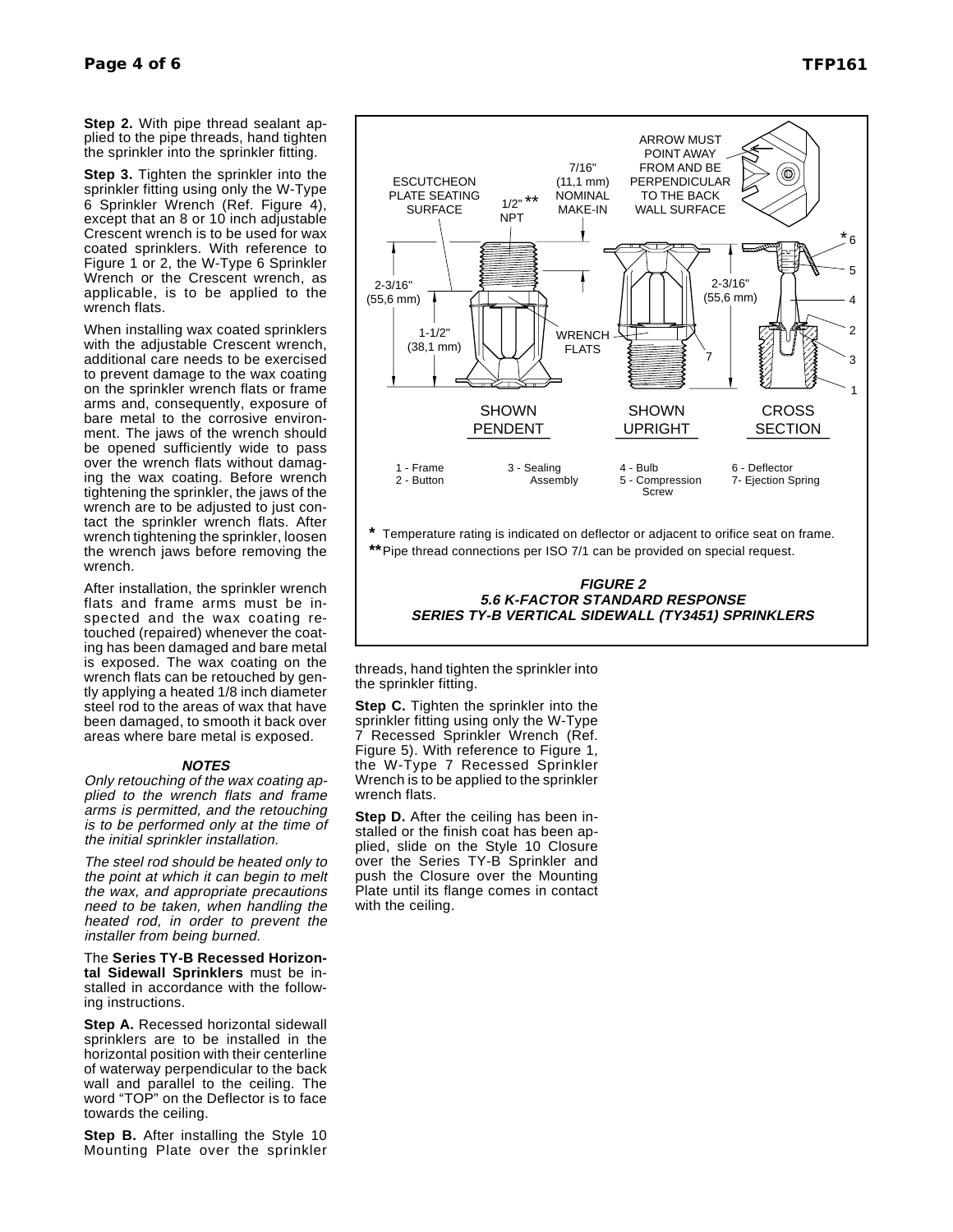

## **Care and Maintenance**

The Series TY-B Sprinklers must be maintained and serviced in accordance with the following instructions:

#### **NOTES**

Before closing <sup>a</sup> fire protection system main control valve for maintenance work on the fire protection system that it controls, permission to shut down the affected fire protection system must be obtained from the proper authorities and all personnel who may be affected by this action must be notified.

The owner must assure that the sprinklers are not used for hanging of any objects; otherwise, non-operation in the event of <sup>a</sup> fire or inadvertent operation may result.

Absence of an escutcheon, which is used to cover <sup>a</sup> clearance hole, may delay the time to sprinkler operation in a fire situation.

Sprinklers that are found to be leaking or exhibiting visible signs of corrosion must be replaced.

Automatic sprinklers must never be be

painted, plated, coated or otherwise altered after leaving the factory. Modified sprinklers must be replaced. Sprinklers that have been exposed to corrosive products of combustion, but have not operated, should be replaced if they cannot be completely cleaned by wiping the sprinkler with a cloth or by brushing it with a soft bristle brush.

Care must be exercised to avoid damage to the sprinklers - before, during, and after installation. Sprinklers damaged by dropping, striking, wrench twist/slippage, or the like, must be replaced. Also, replace any sprinkler that has a cracked bulb or that has lost liquid from its bulb. (Ref. Installation Section).

Frequent visual inspections are recommended to be initially performed for corrosion resistant coated sprinklers, after the installation has been completed, to verify the integrity of the corrosion resistant coating. Thereafter, annual inspections per NFPA 25 should suffice; however, instead of inspecting from the floor level, a random sampling of close-up visual inspections should be made, so as to better determine the exact sprinkler condition and the long term integrity of the corrosion resistant coating, as it may be affected by the corrosive conditions present.

The owner is responsible for the inspection, testing, and maintenance of their fire protection system and devices in compliance with this document, as well as with the applicable standards of the National Fire Protection Association (e.g., NFPA 25), in addition to the standards of any other authorities having jurisdiction. The installing contractor or sprinkler manufacturer should be contacted relative to any questions.

It is recommended that automatic sprinkler systems be inspected, tested, and maintained by a qualified Inspection Service in accordance with local requirements and/or national codes.